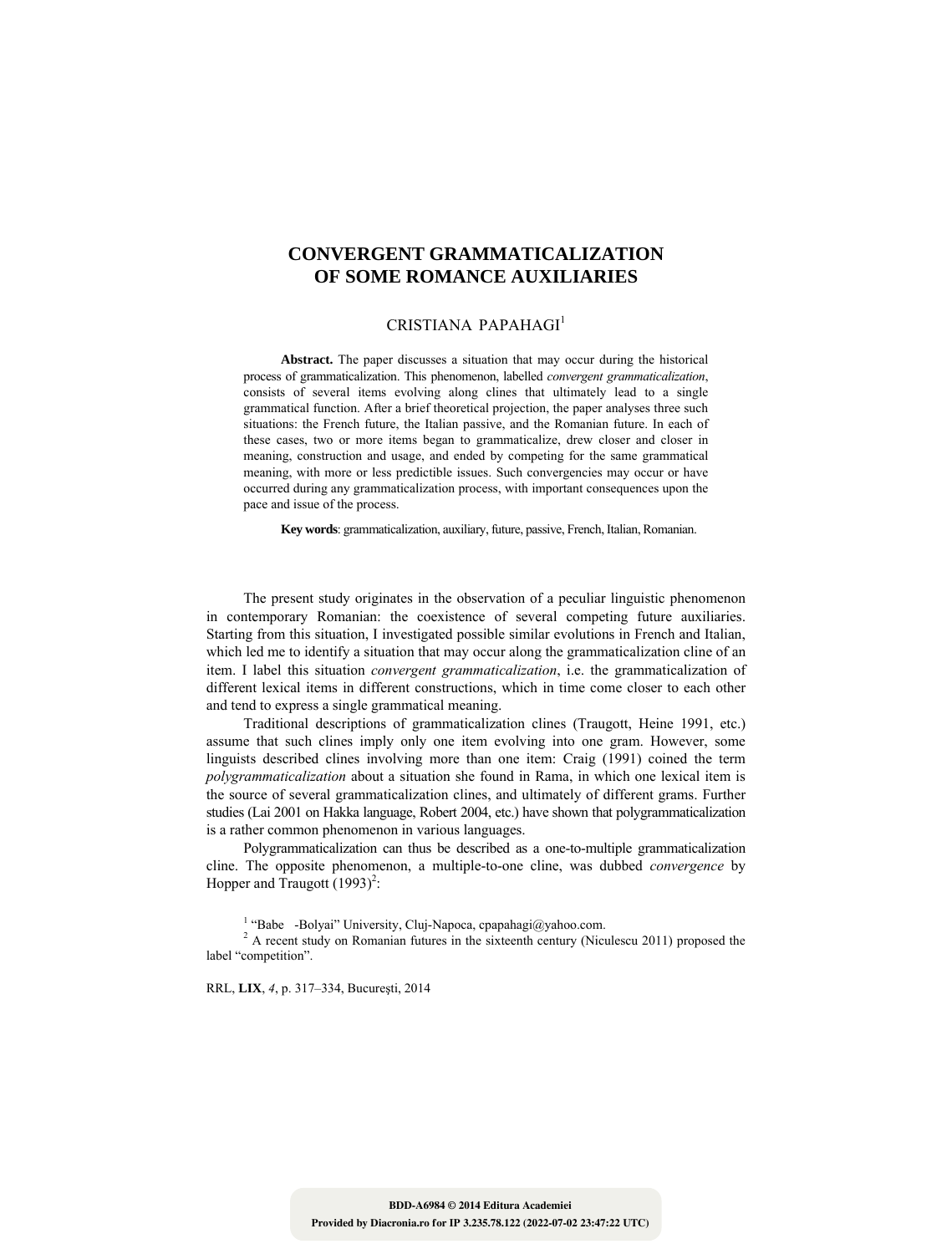forms from several slightly different domains may converge on one grammatical domain, provided that there is pragmatic, semantic and syntactic appropriateness. (Hopper, Traugott 1993: 113)

Similarly, Bybee and Dahl (1989) analyzed the multiple origin of future in world languages. They identified three possible semantic sources for future grams: verbs of volition, motion verbs and verbs expressing need or possession. As one can notice, these approaches are cross-linguistic and 'symbolic', since they focus mainly on semantic and cognitive regularities across languages. But such convergence situations can also be found inside one single language, at a given moment. This situation has been given little attention so  $far^3$ .

It is thus important to study the mechanism of convergent grammaticalization inside a single language. After a brief theoretical projection, convergence situations in three Romance languages shall be analyzed. The analyzed grams are the French future, the Italian passive and the Romanian future, each illustrating one of the three convergence situations identified in the first part of the study.

## **1. CONVERGENT GRAMMATICALIZATION**

In a purely theoretical approach, one may identify three stages in a grammaticalization cline involving more than one source item:

1. A first, pre-convergence stage, can exhibit one of the following situations:

a. The grammatical role A is expressed by a fully grammaticalized gram *a*. (Since the present paper deals with verbal auxiliaries, this situation can be described as: the tense/aspect/mood/diathesis A is expressed by an old, fully grammaticalized auxiliary, maybe an affix.) A second verbal construction, involving a different source item, *b*, begins the cline, first as a more expressive and 'heavier' synonym of *a*.

b. There is no grammatical role A, because there is no  $a$  gram<sup>4</sup>. It may happen that several constructions *a, b, c,*... are used ever more frequently to express meanings that by bleaching become closer to each other, thus initiating simultaneous grammaticalization clines.

2. The second stage is the real convergence stage: several constructions evolve toward a single grammatical role. In situation a, one may say that the *b* form simply comes to challenge the older form, *a*. In the second situation, the grammaticalizing forms *a, b, c...* may come to compete in order to express the same grammatical meaning.

In both cases, however, this should logically be a situation of fragile balance, since competing forms (be they of the same age or of different ones) necessarily distribute themselves according to a given criterion. As there is no 'absolute' synonymy among lexical items, there cannot be synonymy among grams. Competing (or 'convergent') items will distribute during this grammaticalization stage:

<sup>3</sup> Except for Kuteva's (2001) study on the triple source of English future (*shall, will* and *be going to*), but she did not correlate this phenomenon with the proposed notion of *convergence*. <sup>4</sup>

Cf. the '*gap-filling* hypothesis' (Hopper, Traugott 1993: 126, Wischer 2008, etc).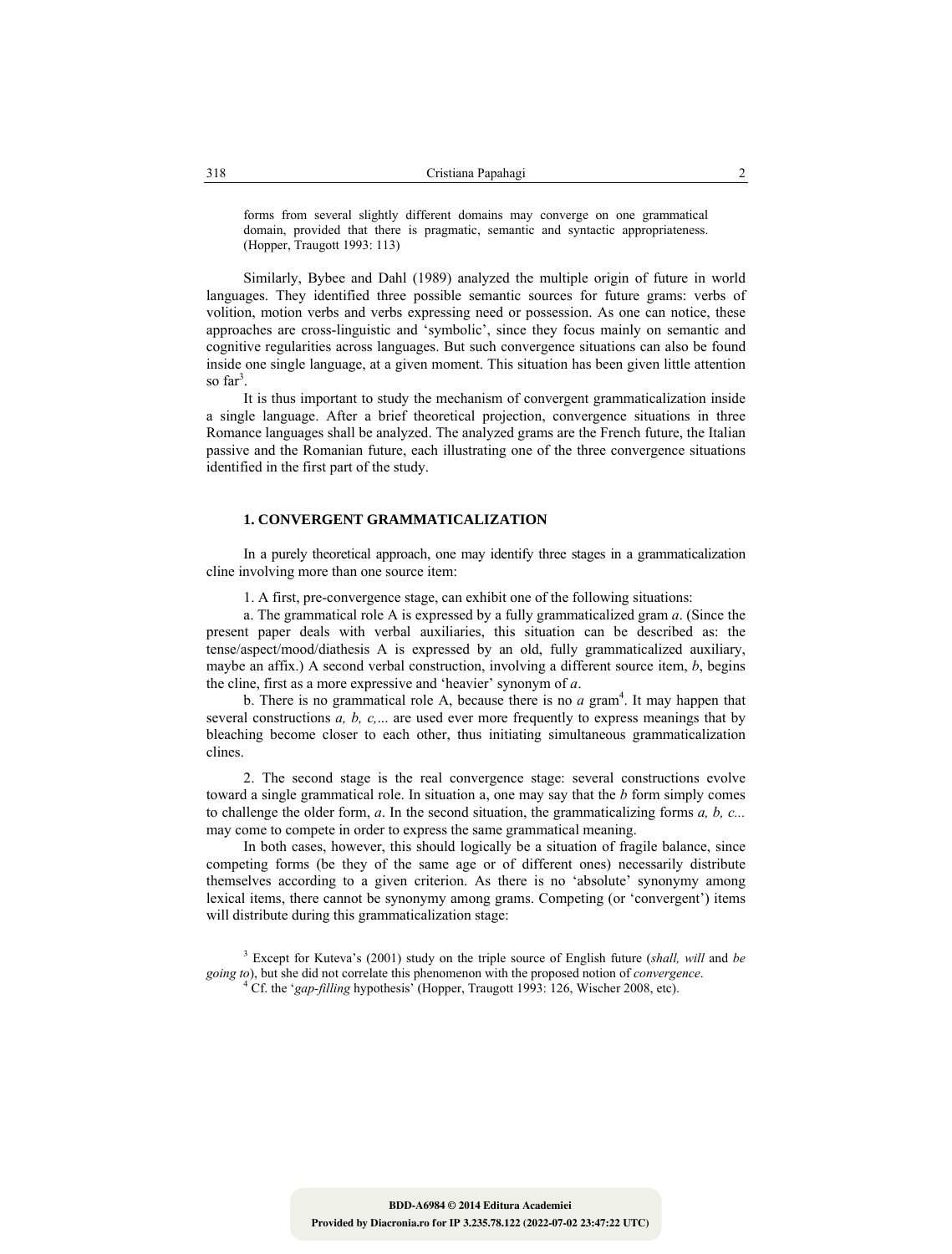a. according to a semantic distinction: *a, b, c...* being at an incipient stage of grammaticalization, their original, mostly lexical meaning is not completely bleached out; the remains of the original meaning can lead to subtle semantic distinctions between the crystallizing auxiliaries. This was the case in earlier stages of the grammaticalization of *shall* and *will* in English, for instance, where the meaning of need or volition was still perceptible;

b. according to the construction they participate in: what grammaticalizes at a given moment is not an isolated item, but a construction. Hence, grammaticalizing auxiliaries may each maintain a preference for a particular construction; for instance, Kuteva (2001) insists upon the period in which the future auxiliary *shall* was used with the first person singular or plural, and *will* with the other persons, as an echo of the original meaning and use of the modals *shall* and *will*;

c. according to language register or other extra-linguistic criteria (social, contextual or gender variation, if pertinent for a given language). An example can be the distribution between the so-called 'written' and 'oral' future auxiliaries in Romanian, as shown in the second part of the present article.

3. Eventually, a third stage may solve the convergence situation: a single construction express a single grammatical meaning, which will allow the grammaticalization to continue. This situation may theoretically intervene in several ways:

If there is a semantic distinction among the competing grams (situation a. above), two solutions can be imagined:

a. *a* and *b* being slightly different as to their meaning, *b* bleaches more quickly, it overlaps with and absorbs the meaning previously expressed by *a*; in this situation, *a* may decay in use and disappear, and *b* continues the grammaticalization cline. If *a* was an older gram, this evolution is a case of what Pinkster (1987) called *overlapping*, leading to a renewal of grams, as in the gradual replacement of Latin passive suffixes by the new auxiliary 'be'.

b. *a* and *b* have very different meanings and maintain an equal bleaching pace; in this case, the grammatical meanings to express may remain distinct, although very close. A case in point is the genesis of the two passives in German: an 'active', dynamic passive expressed by *werden* (originally 'to become'), and a 'static', resultative passive using *sein* ('to be'). Yet passive, if possessing grammatical expression, is generally expressed crosslinguistically by a single gram, thus representing a single grammatical 'case' in a given language.

If the competing items *a, b, c...* are distributed according to context (situation b.), convergence will be solved by the creation of a single paradigm by means of suppletism, which is indeed about to occur in the case of *shall* and *will*.

Finally, the third situation, distribution according to language register, characterizes linguistic dialects not yet standardized, or at the beginning of the standardization process. Convergent grammaticalization can thus be regarded as another aspect of the nonstandardized situation, and its solution will depend on the normalization process, which will choose among the competing items.

Items that tend to express at the same moment a single grammatical meaning are logically little grammaticalized ones; the competition and the necessary distribution of these items should slow down the grammaticalization process for two reasons. First, when several items are available to the speaker, the frequency of occurrence of each will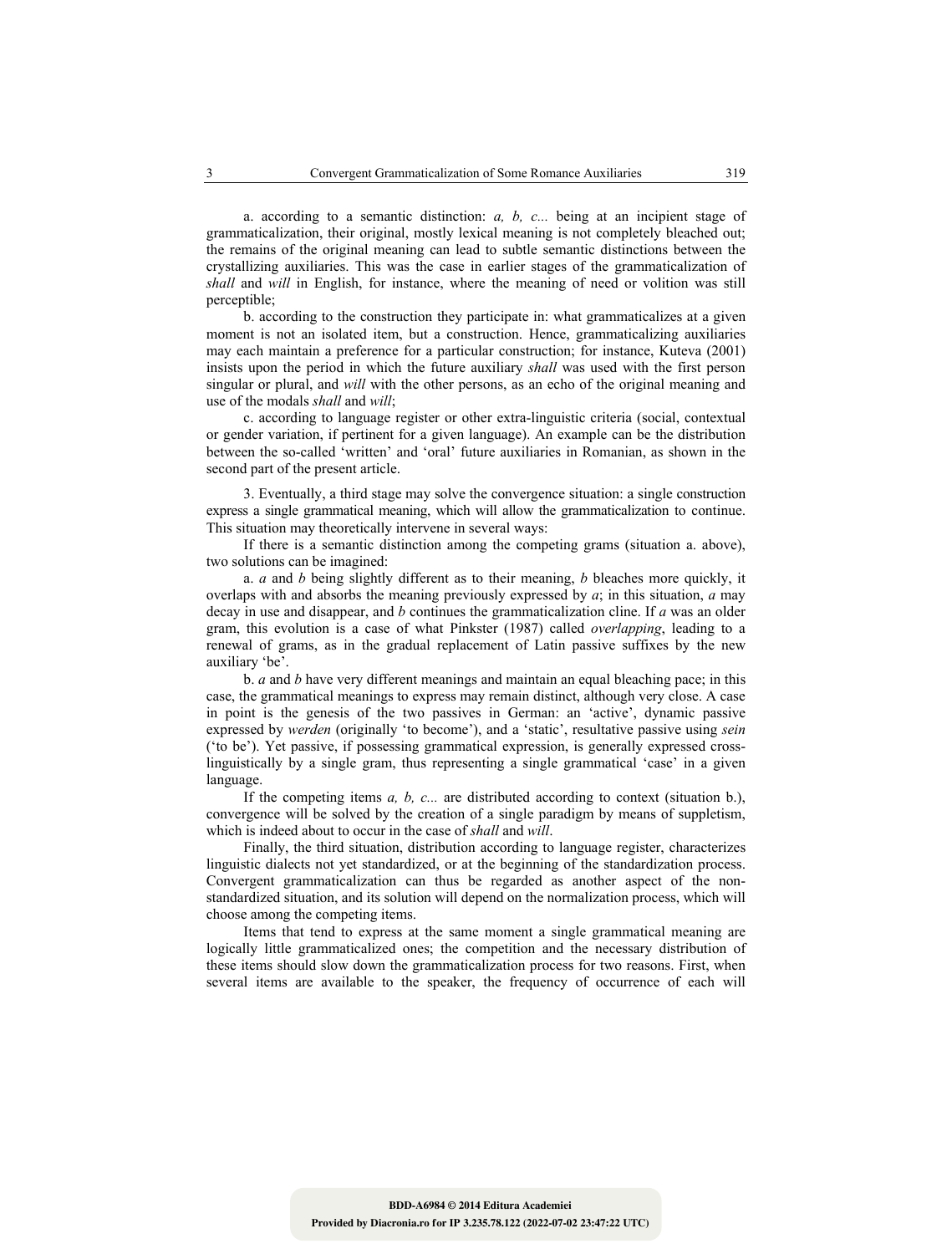normally be much lower than if there was only one available item. As is well known, frequency of occurrence is an essential element to grammaticalization. Secondly, competing items tend to better and longer preserve their lexical meaning or their original construction, in order to distinguish themselves from neighboring grammaticalizing items. This too should slow down semantic bleaching and/or the reduction of transparadigmatic variability, both considered by Lehmann (1982) to be part of grammaticalization processes. For these reasons, the existence of a convergence situation along a grammaticalization cline is to be logically regarded as a factor slowing down the grammaticalization process.

#### **2. CONVERGENT GRAMMATICALIZATIONS IN ROMANCE AUXILIARIES**

I identified three convergent grammaticalizations affecting auxiliaries in French, Italian and Romanian, illustrating each of the three theoretical situations presented above. They concern two different grams (future and passive), which are here compared only in what concerns the grammaticalization cline. The French future and the Italian passive will be analysed only in passing, since their situation is well known: only the role of convergence along their grammaticalization cline shall be taken into account. More emphasis will be placed on the Romanian future, which illustrates convergence according to language register.

#### **2.1. Distribution according to meaning: French future**

As is well known, French created a new future at the same time as the other Romance languages, using the *habere* auxiliary after an infinitive: *cantare habeo > chanter-ai*. This grammaticalization was a rapid phenomenon. A form *daras* is attested as early as the Fredegard Chronicle, in the seventh century (according to Pinkster 1987: 214); in the *Oaths of Strasbourg* (ninth century) the following future constructions are mentioned: *salvarai* 'I will save' and *prindrai* 'I will take'. These forms appear to be highly grammaticalized: their only meaning is temporal futurity, without any trace of the previous, modal meaning of the *habere* construction, the form is phonetically eroded (especially in the plural forms: compare *avons* 'we have' full verb and *–ons* in *chanter-ons* 'we will sing') and morphologically bound (affix).

Old French sometimes uses verbal periphrases with *devoir, vouloir* and *aller* to express a futurity meaning. A *debere* construction and a *volere* construction were already accounted for in Late Latin (Gamillscheg 1957, Pinkster 1987, etc.), and they are continued by Old and Middle French. These constructions generally express a modal meaning of necessity or strong will, close to the future:

#### DEVOIR:

| $(1)$ <i>Pur co prist</i> |  | sun ainned fiz, ki dut |  |                                                                       |  | apres lui regner |
|---------------------------|--|------------------------|--|-----------------------------------------------------------------------|--|------------------|
| for                       |  |                        |  | that take. PST.3. SG his elder son who must. PST.3. SG after him rule |  |                  |

'for that, he took his elder son, who would be king after him' (*Rois* 66f, *apud* Gougenheim 1951)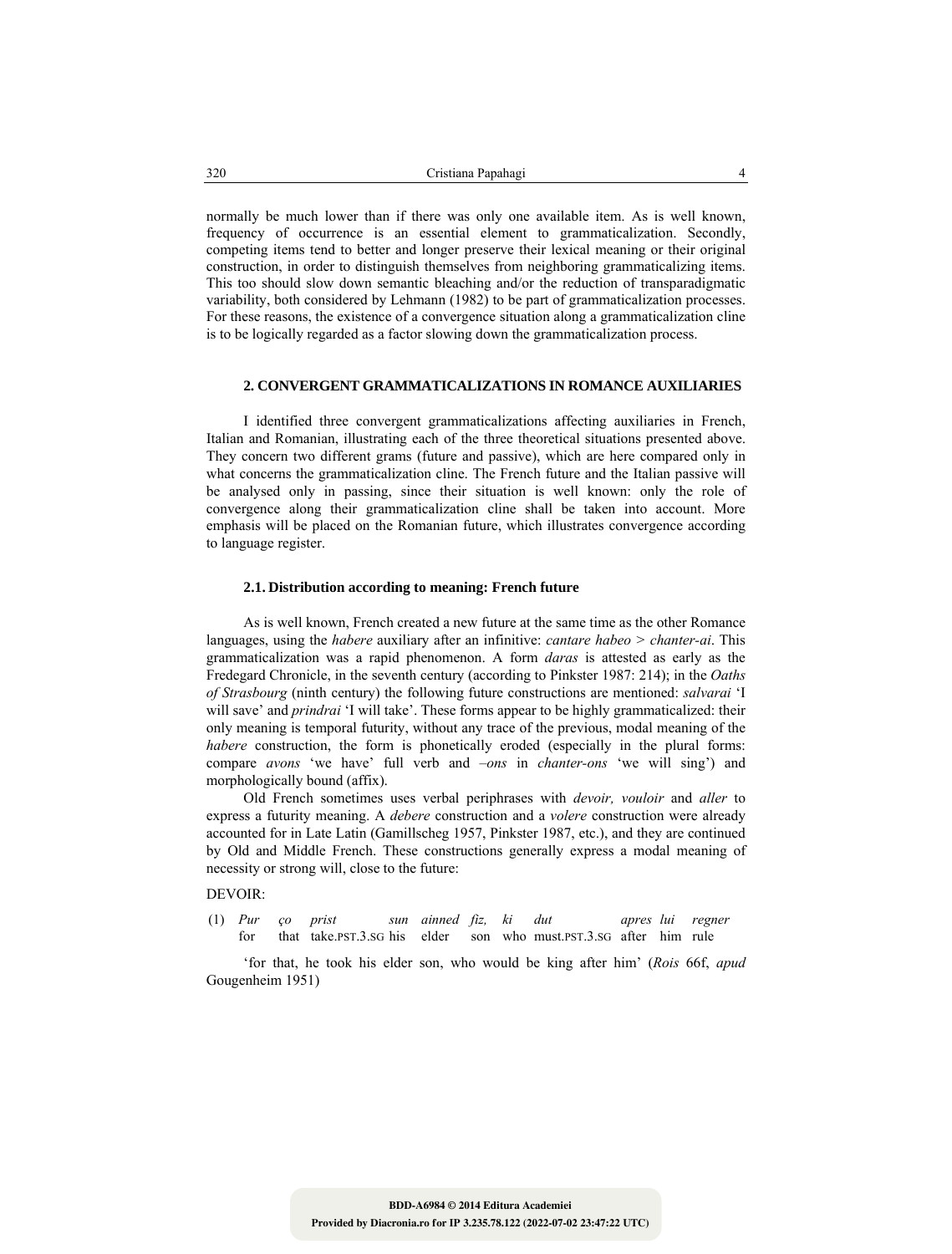| $(2)$ Et | chargea |  | que il dëust                                              | dire |
|----------|---------|--|-----------------------------------------------------------|------|
|          |         |  | and he.ACC entrust.PST.3SG that he must.SBJV.PST.3.SG say |      |

'and he entrusted him with saying' (*Troie prose* 160f, *apud* Gougenheim 1951)

VOULOIR:

|  |  | (3) de la dame vos voldrai                                 |  | dire un petitet de sa beauté |  |  |
|--|--|------------------------------------------------------------|--|------------------------------|--|--|
|  |  | of the lady you.D want.COND.1SG say a little of her beauty |  |                              |  |  |

'I shall tell you a few words about the lady's beauty' (*Fabliaux*, *apud* Gamillscheg 1957)

Both constructions seem to specialize during Classical French: *devoir* is used more and more as a future subjunctive, a future infinitive, after *si* and sometimes as future in the past (cf. 4 and 5), whereas *vouloir* becomes more or less a proximative-avertive (example 6; for a cross-linguistic description of proximative and avertive grams, see Kuteva 2001).

| (4)     | <i>Oue</i><br>what  | pensez- | think.PRS.2PL |       | vous<br>you | au'                                                      | il | doibve<br>that it must.SBJV.3SG                                        |            | advenir<br>happen |                 |
|---------|---------------------|---------|---------------|-------|-------------|----------------------------------------------------------|----|------------------------------------------------------------------------|------------|-------------------|-----------------|
|         |                     |         |               |       |             | 'What do you think would happen' (Larivey)               |    |                                                                        |            |                   |                 |
| $\circ$ | Demain.<br>tomorrow |         | le<br>the     | temps | weather     | semble<br>seem.PRS.3SG                                   |    | devoir<br>must                                                         | être<br>be | plus<br>more      | Clement<br>mild |
|         |                     |         |               |       |             |                                                          |    | 'It seems that tomorrow the weather will be milder' (Le Journal, 1928) |            |                   |                 |
|         |                     |         |               |       |             | $\sqrt{2}$ $I \qquad \frac{1}{2}$ $I \qquad \frac{1}{2}$ |    |                                                                        |            |                   |                 |

| (6) | Lorsqu' |    | voulut       | <i>mourir</i> |
|-----|---------|----|--------------|---------------|
|     | when    | he | want.PST.3SG | die           |

'As he lay dying...' (Brantôme)

Both *devoir* and *vouloir* constructions have maintained these modal-future meanings up to modern French (cf. example 5), and Wilmet (2003) records a *vouloir* construction with a future meaning as a feature of the Champagne dialect nowadays.

On the contrary, the *aller* construction is a French innovation. Gougenheim (1951) and Wilmet (1970) evaluate its appearance as a future construction in the fifteenth century, and they both underline its rapid evolution during the whole sixteenth century:

| (7) | Je vois | lire. | faictes                      | silence |
|-----|---------|-------|------------------------------|---------|
|     |         |       | go.PRS.1SG read make.IMP.2PL | silence |

'I will read, be quiet' (*Farces* Cohen XLVI, 220)

The semantic evolution from motion to futurity and the grammaticalization of *aller* are well described (see, most recently De Mulder 2008).

But the present-day situation of the 'synthetic' or 'simple' future (*je chanterai*) and of the 'periphrastic' or 'close' future (*je vais chanter*) is all but clear. Scholars seem to agree on only one aspect: that there is indeed a competition between the two constructions. Comparative studies (such as Fleischmann 1982), French-based descriptions (Sauvageot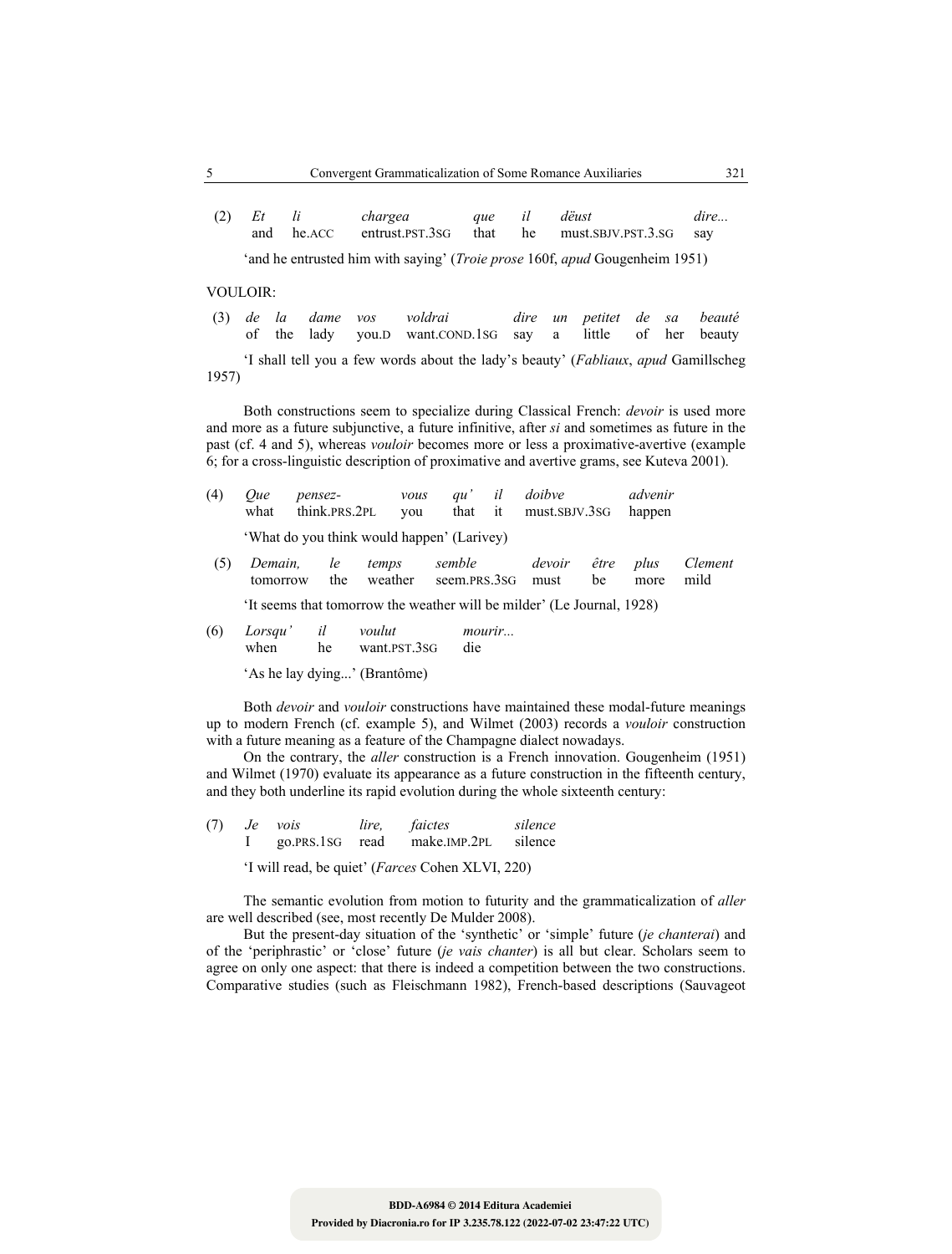1962, Helland 1995) or grammar handbooks for native or foreign speakers (Siouffi, Van Raemdonck 1999, for instance) all acknowledge a real challenge between the two future constructions, which are interchangeable in various contexts.

Other studies, on the contrary, insist upon a difference in meaning or in construction of the two French futures, but there, again, no agreement can be found as to the nature of this difference. Damourette and Pichon (1936) described the difference in terms of vision of the futurity: the simple future is a 'true' future, whereas the *aller* future expressed an *ultériorité*, 'durativity' or, in negative contexts, the 'extraordinary'. More recently, Vet (1993) places the difference at a pragmatic level: the simple future belongs to the 'discourse universe' centered on the third person, whereas the periphrastic future deals with the speaker's universe, with the *hic et nunc* of speech. This distinction was analyzed and somehow modulated by the comparative French-English monography of Celle (1997); finally, dedicated papers of the last decade, such as Laurendeau (2000) and Wales (2007) choose to describe the distinction between the two futures as a difference in modality.

Other analyses, such as Bossong (1981) and Jeanjean (1988), point out a difference in context rather than meaning. They show that the periphrastic future is by far more frequent in spontaneous, spoken French, while the simple future generally occurs in written texts. However, Blanche-Benveniste (1987) insists that meaning and usage distinctions are tightly correlated:

les différences de formes signalent des différences de contenu, ne serait-ce que dans les façons subtilement différentes d'organiser l'information (Blanche-Benveniste 1987:  $56$ <sup>5</sup>

What conclusion can be drawn from such a variegated picture? First of all, there is a convergence situation of the two future constructions in contemporary French, which get closer to each other as their differences tend to become more and more subtle. Secondly, one must consider the overall historical evolution of the French future and its expressions. The figure below shows a period of multiple convergence during Old and Middle French, which was gradually reduced to only two competing forms, an older and a newer one.



*French future constructions* 

<sup>5</sup> 'Differences of form hide differences of meaning, at least in what concerns a subtle, different organisation of the information.'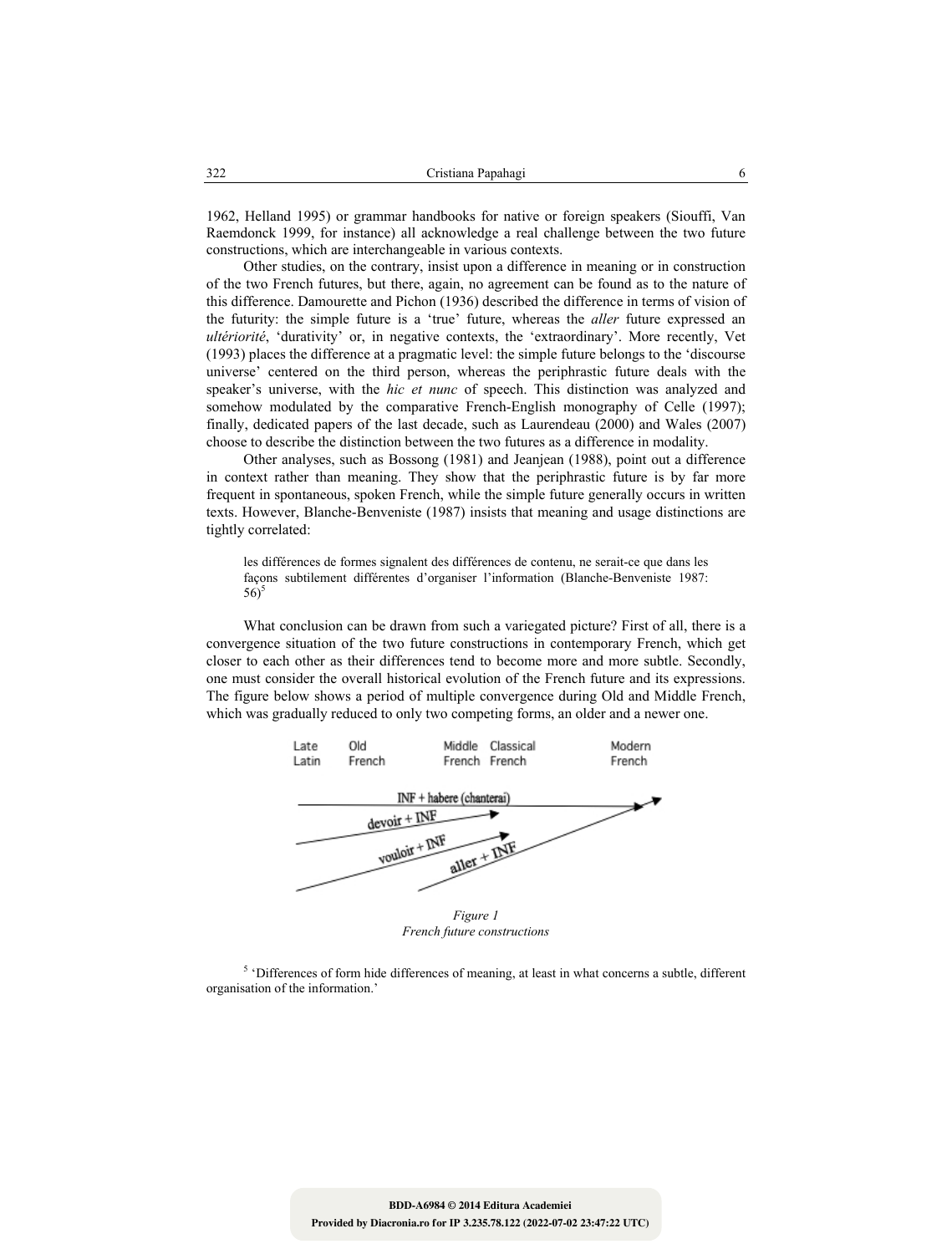Hence, the maximum convergence period seems to have been left behind us. The two remaining competitors are closer then ever, which suggests that a solution is imminent. Indeed, at least one scholar, Wilmet (2003: 414), anticipates the complete replacement of the simple future by the periphrastic one. This may thus be regarded as a case of convergence preceding and announcing a renewal of grams.

#### **2.2. Distribution according to construction: the Italian passive**

The present-day situation of the Italian passive is slightly different from the situation of the French future. Most histories of Italian agree on dating the passive auxiliaries: *essere* followed by a past participle is a common Romance construction, inherited from Late Latin; passive uses of *venire* are first attested at the end of the fifteenth century, and uses of *andare* less then a century later. The historical evolution is summarized below:



*Italian passive auxiliaries* 

The three auxiliaries are today in competition with respect to several criteria. The first difference mentioned by grammars concerns the constructions in which the verbs are used. *Venire* can replace *essere* in any context, with any full verb and without any sensible change of meaning, but it can only be used in simple tenses (present, future, simple past, etc.).

Other scholars (Fornaciari 1974, Regula, Jernej 1975, Serianni 1988, Lepschy, Lepschy 1993) point out that there is also a semantic difference: *venire* presents a dynamical view of the event, whereas *essere* (by its affinity with adjective constructions) presents the 'stative' result of the event:

| (8)               | La<br>the | porta<br>door        | viene<br>come.PRS.3SG      | chiusa<br>closed.PART.F.SG | (dynamic point of view) |
|-------------------|-----------|----------------------|----------------------------|----------------------------|-------------------------|
|                   |           |                      | 'The door is being closed' |                            |                         |
| (8 <sup>2</sup> ) | La<br>the | porta<br>door        | e<br>be. PRS. 3SG          | chiusa<br>closed.PART.F.SG | (static point of view)  |
|                   |           | 'The door is closed' |                            |                            |                         |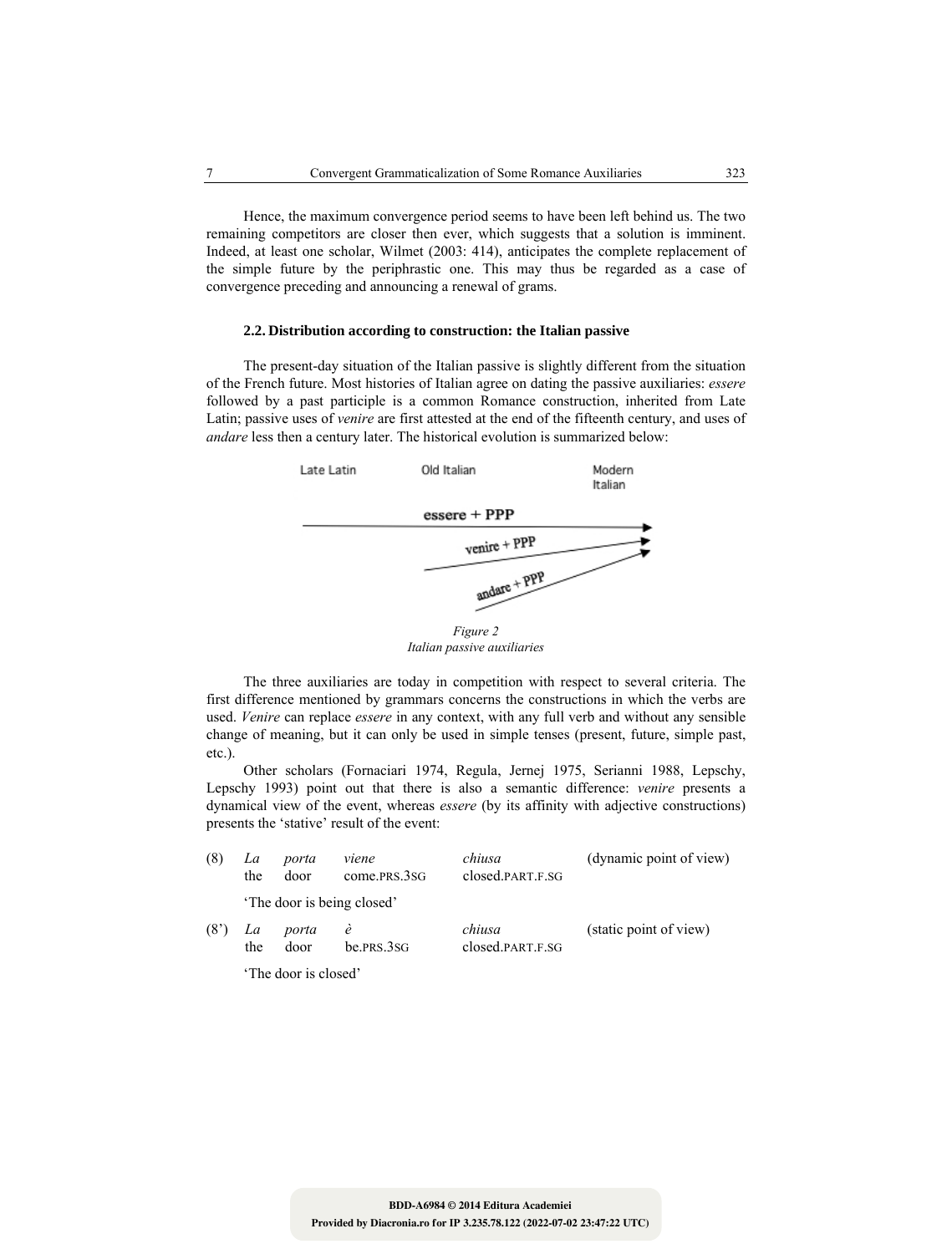Lepschy and Lepschy (1993: 137) argue however that the dynamic vs static interpretation is rather the result of the chosen tense; from this point of view, no semantic distinction is inherent to the auxiliary itself.

Other, more subtle distinctions have sometimes been made: Fornaciari (1974) highlights the meaning of an involuntary or accidental event of *venire* in some contexts; Cresti (1999) highlights a difference of register (*venire* is unusual in informal spoken Italian); finally Van Molle-Maréchal (1974) shows that *venire* tends to occur with third person subjects.

*Essere* and *venire* thus seem to be distinguished according to meaning, construction and register. In this regard, Milan's (1985) comparative analysis of German and Italian passive auxiliaries pointed out that German and Italian auxiliaries were different with respect to the semantic distance between the members of each couple except for a small overlapping zone (*Überlappung*). *Werden* and *sein* assume different meanings, whereas *essere* and *venire* seem to be in an inclusion relation, hence competing on a larger meaning area.



*Figure 3 German and Italian passive auxiliaries* (Milan 1985: 286)

The solution of the convergence of Italian passive is less obvious, and only one linguist ventured a prediction about it. Schwarze (1988) sees the solution in the creation of a single, suppletive passive paradigm, in which *venire* would be used in simple tenses and *essere* in compound ones. This would mean that the distribution of *essere* and *venire* is primarily one of construction, not of meaning.

However, a third passive construction, using *andare*, is grammaticalizing in Italian. In this case too, linguists do not always agree about its place with respect to the two others. According to Fornaciari (1974), Serianni (1988), Regula and Jernej (1975), etc., *andare* seems to cover several clear-cut semantic areas or usages: attenuation of a praise or criticism (9), necessity (10), or disappearance verbs such as *smarrire, perdere*, etc. (10):

| (9) | non             | occorre |                                                                                                                           |         | esemplificazione | nessuna | $\sqrt{a}$ |    |            |            |
|-----|-----------------|---------|---------------------------------------------------------------------------------------------------------------------------|---------|------------------|---------|------------|----|------------|------------|
|     | NEG             |         | appear.PRS.3SG                                                                                                            | example |                  | none    |            |    |            |            |
|     | va              | solo    | notato                                                                                                                    | che     | pare             | non     | esista     | un | uso        | Riflessivo |
|     | go.PRS.3SG only |         | note.PART.M.SG that seem.PRS.3SG INEG exist.PST.3SG a                                                                     |         |                  |         |            |    | <b>use</b> | reflexive  |
|     |                 |         | 'There is no need of exemplification [], but it must be noted that there seems to be<br>no reflexive use' (Serianni 1988) |         |                  |         |            |    |            |            |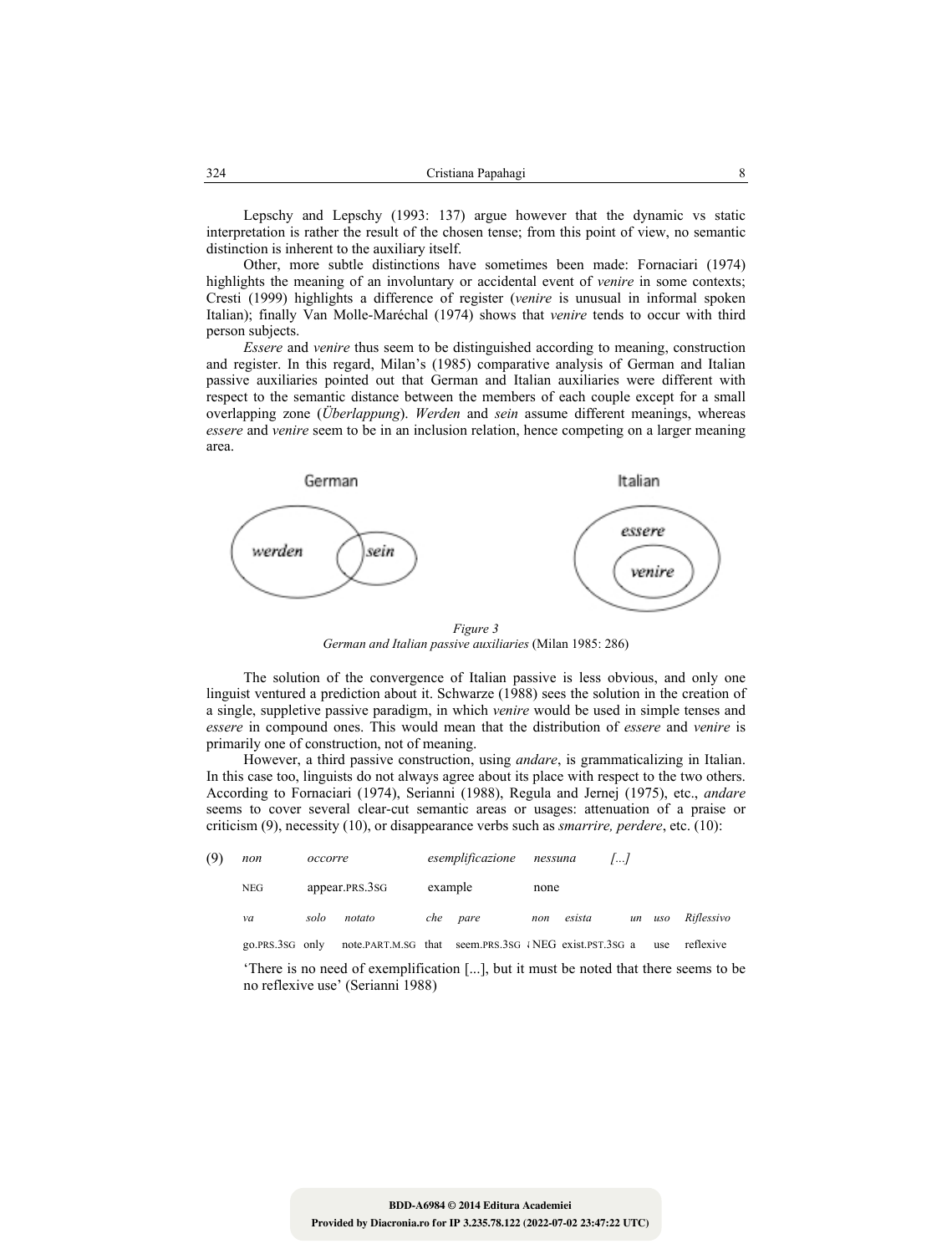| (10) | <i>Ouesto</i>                       | film   | va         |            | visto         | senz'          | altro |  |  |
|------|-------------------------------------|--------|------------|------------|---------------|----------------|-------|--|--|
|      | this                                |        | movie      | QO.PRS.3SG | see.PART.M.SG | without        | other |  |  |
|      | This movie must absolutely be seen' |        |            |            |               |                |       |  |  |
| (11) | $\mathcal{I}l$                      | pacco  | $\dot{e}$  | andato     |               | smarrito       |       |  |  |
|      | the                                 | parcel | be.prs.3sg |            | go.PART.M.SG  | lose.part.m.sG |       |  |  |

'The parcel has been lost'

As to the distribution of *andare*, it is unanimously accepted that the verb never appears with an overt agent (impersonal passive), that it is used mainly in written texts of administrative style, and is generally employed with third person subjects. Blanche-Benveniste's remark seems to apply best in the case of *andare*, where context, construction and meaning are clearly related: *andare* expresses an impersonal passive, an event that happened as by an unknown, superior will. This meaning serves best to attenuate a personal attitude (such as criticism) or to describe events without a known agent (such as to disappear). On the other hand, impersonal constructions are rare in spontaneous speech (which by definition is built upon the first and second persons) and in informal writing, but they are frequent in the administrative and official register, again for their impersonal and attenuative effect (cf. Gaatone 1998 about impersonal passive in French).

In Italian, three items are grammaticalizing toward the passive meaning, but the issue of the convergence process is not as clearly acknowledged by linguists as that of the French future convergence (except in Schwarze's hypothesis, which only concerns two of the three competing auxiliaries though). Italian passive auxiliaries seem to retain part of their original meaning; however, the choice between them seems to be guided mainly by the construction they can (or cannot) be part of.

One may also remark that in the case of the Italian passive, three forms are competing (four if one counts the reflexive voice, which can also express the passive). Thus, the issue is less predictible than for the French future.

## **2.3. Distribution according to language register: Romanian future**

With respect to the French future and the Italian passive, scholars at least agreed on the number of competing auxiliaries: two in French, three in Italian. Such is not the case for the Romanian future auxiliaries, however. Depending on the linguist and on the perspective adopted (historical or synchronical), the inventory of Romanian futures varies from one author to another. A first point to settle is to establish which are the possible future constructions in Romanian today.

Historical linguists, such as Sandfeld, Olsen (1936), Iordan, Guţu-Romalo, Niculescu (1967), Graur (1968) and Coteanu (1981) list five possibilities to express future: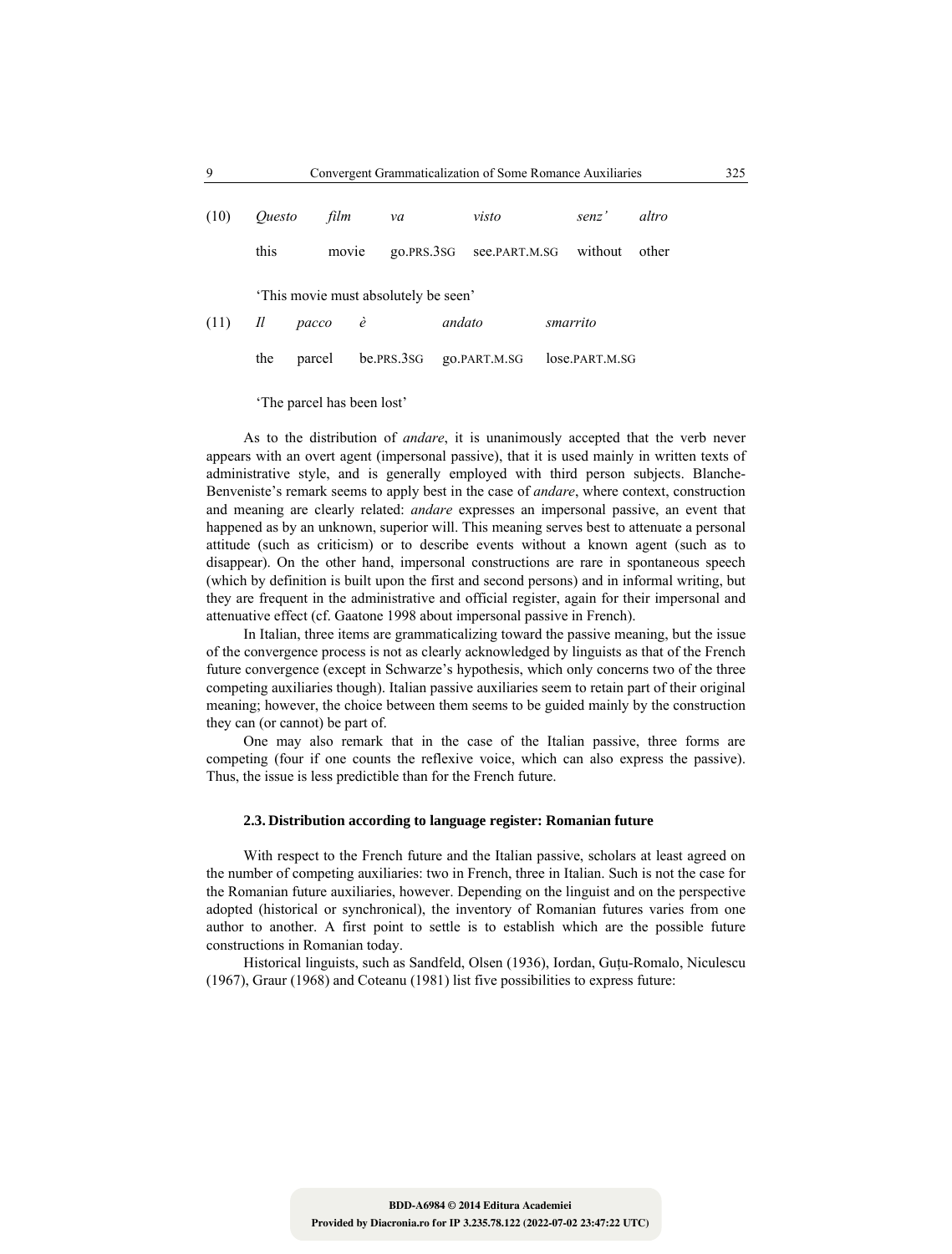1. *vrea* 'will' + infinitive: *voi*<sup>6</sup>  *merge* 'I will go';

2. *o* + infinitive: *oi merge* 'I will/may go' (cf. the meaning of French *devoir* in 2 and 4);

3.  $o +$  subjunctive: *o să merg* 'I will go';

4. *avea* 'have' + subjunctive: *am să merg* 'I will go';

5. *avea* 'have' + infinitive: *am (a) merge* 'I need to go/I will go'<sup>7</sup>.

The second construction has a strong dubitative meaning; its past form, *oi fi mers* 'I might have gone', only express the dubitative. Iordan, Gutu-Romalo and Niculescu (1967) consider that the present, which could sometimes express future, was slowly triggered by the corresponding past form toward a modal meaning, and it became the auxiliary for the presumptive (an individual TAM in contemporary Romanian). *O* followed by the infinitive does not express futurity anymore, as it did in the sixteenth century<sup>8</sup>. *Avea* followed by the infinitive was attested in sixteenth-century texts with a future meaning. It dissapears completely thereafter, probably as a consequence of the global reduction of infinitive constructions, acknowledged as a 'Balkanism' (cf. Sandfeld 1930, Joseph 1983, Hock, Joseph 1996).

Three future constructions remain: *voi* with the infinitive, *o* with the subjunctive, *am* with the subjunctive. A fourth one may be added, which is currently grammaticalizing into a future: *urma* 'follow' with subjunctive (*urmează să merg* 'I follow to go > I will go'). This construction is well attested in the corpus used for the present study.

Four future constructions, considered to be productive today, have thus been taken into account:

1. *voi merge* ('want' verb);

2. *o să merg* ('go' verb);

3. *am să merg*/*aveam să merg* ('have' verb);

4. *urmează să merg*/*urma să merg* ('follow' verb).

The last two auxiliaries have also developed a future in the past, using the imperfect of the auxiliary. Only the past of form 3 is indexed by Graur  $(1968)$  and Coteanu  $(1981)$ <sup>9</sup>.

In terms of meaning, some linguists consider that *voi* can replace an imperative, and it expresses a higher level of certainty; *am să*, by its modal origin ('need/must'), sometimes introduces an idea of obligation; finally, *o să* expresses certainty according to Iordan, Guţu-Romalo and Niculescu (1967), or, on the contrary, a hypothetical meaning, according to Coteanu (1981). All these meanings appear in specific contexts (subordinate clauses, for instance) or are context-induced (imperative); the meaning distinctions mentioned above are not regular or intrinsic to the auxiliaries themselves. In terms of construction, Sandfeld and Olsen (1936) consider that *am să* alone cannot occur in a subordinate clause (but see example 12).

 $6$  The auxiliary is a phonetically reduced form of the main verb. The reduced form will be used hereafter to indicate the auxiliary verb 'to want'. For reasons of clarity, I will use the form for the 1<sup>st</sup> person singular, if the auxiliary varies in person, and the unique form, if the auxiliary is invariable. <sup>7</sup>

Niculescu (2011) records yet another form, *vrea* 'will' +  $\hat{f}$  'be' + gerund, that apparently expressed futurity in some  $16<sup>th</sup>$ -century texts, before specializing in the modern use of an epistemic (expressing doubt).

<sup>8</sup> Indeed, the modern corpus used for this analysis never showed any occurrences of this construction with a future meaning.

 The first construction (*voi merge*) has a corresponding anterior past *voi fi mers* 'I would have gone', very rare and exclusively literary. The second construction has no corresponding past form.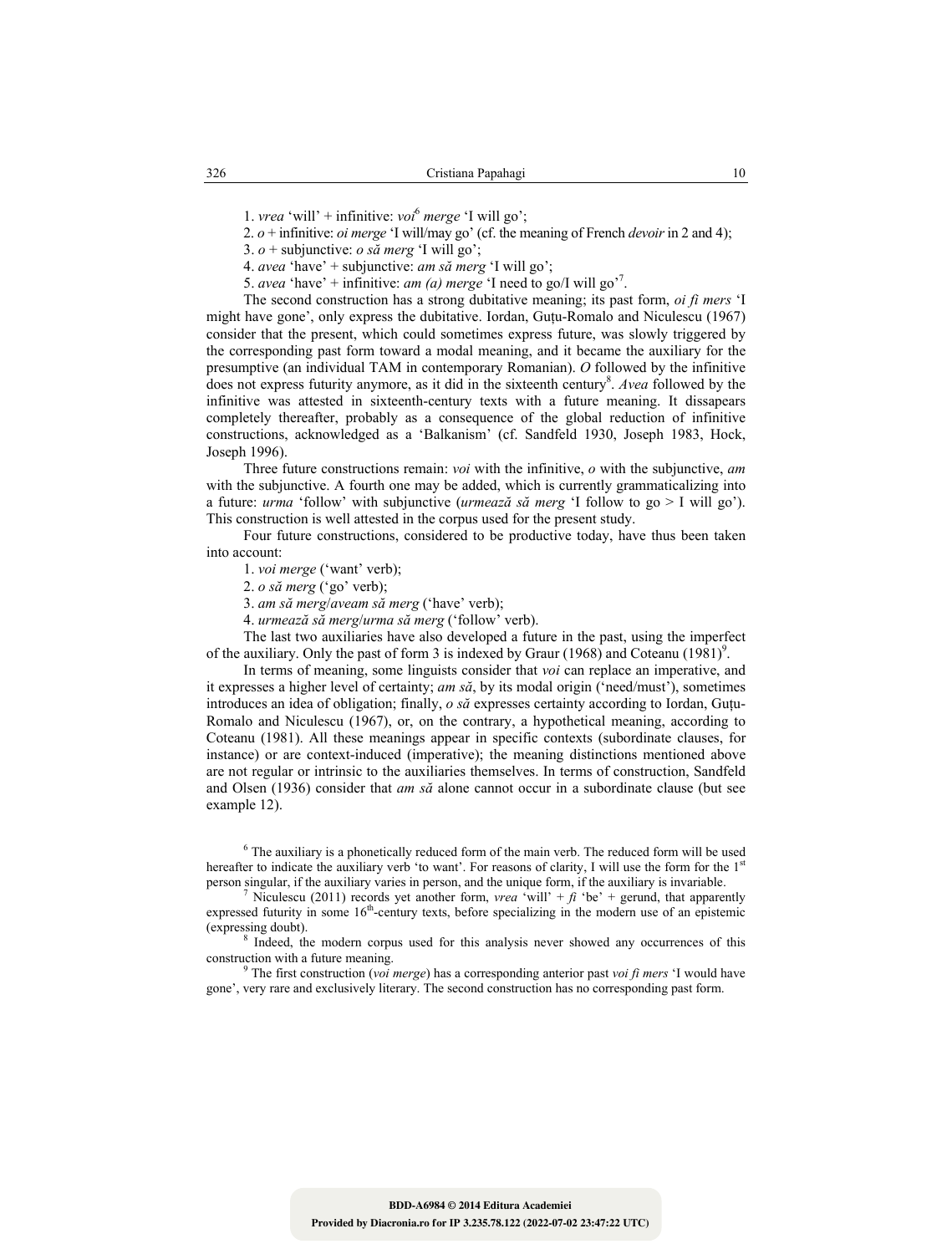It is unanimously acknowledged that there is a difference as to register, but its definition varies from one author to another. The first auxiliary, *voi*, is generally said to belong to written, literary or even 'bookish', sometimes even to 'livresque and pretentious' style (Iordan, Guţu-Romalo, Niculescu 1967). It is said to be replaced in spoken language by *o să* (Sandfeld, Olsen 1936) or, on the contrary, to have entered the spoken language in replacement of *o să* (Graur 1968). The second and third forms, *o să* and *am să*, are unanimously qualified as 'oral' and 'popular'. For Sandfeld and Olsen (1936), the difference is geographical: *o să* is used in Valachia (South Romania) and *am să* in Moldavia (North-East of the country). For Coteanu (1981), the difference is not geographical, but concerns age and degree of grammaticalization: *o să* is older and more grammaticalized, judging by its reduced and invariable form (*uado* 'I go' >  $ua$  >  $o$ ), whereas *am să* is less grammaticalized, because it still tolerates the insertion of other words between the auxiliary and the main verb.

Table 1 below presents the results of my corpus analysis, aimed at measuring the frequency of each of the four future auxiliaries according to context (formal or informal), and channel (written or spoken). Given the multiple distinctions pointed out in the litterature, the corpus includes various types of texts: fiction from the beginning of the twentieth century (considered the 'canon' of written language and taught as such at school), contemporary fiction, contemporary non-fiction, contemporary newspaper articles, spontaneous informal and formal speech.

| Texts            | $\nu o i$ + INF      | o să                    | am să                  | urmează să             |
|------------------|----------------------|-------------------------|------------------------|------------------------|
| Fiction corpus   | 73, 2%               | 4,4%                    | 20, 9%                 | 1,6%                   |
|                  |                      | (all in dialogues)      | (of which:             | (all in the            |
|                  |                      |                         | present tense          | imperfect)             |
|                  |                      |                         | 14,8%,                 |                        |
|                  |                      |                         | imperfect $5,3%$       |                        |
| Drama corpus     | 71, 6%               | 13, 4%                  | 15%                    |                        |
|                  |                      |                         | (all in present        |                        |
|                  |                      |                         | tense)                 |                        |
| Contemporary     | 37, 08%              | 37, 09%                 | 22, 6%                 | $3,22\%$               |
| fiction corpus   | (of which:           | (of which:              | (equally $(11,3\%)$ in | (equally $(1,61\%)$ in |
|                  | in dialogues         | in dialogues            | present and            | present and            |
|                  | $9,67\%$ ,           | 35,48%,                 | imperfect)             | imperfect)             |
|                  | in narrative         | in narrative $1,61\%$ ) |                        |                        |
|                  | 27,41%)              |                         |                        |                        |
| Contemporary     |                      |                         | 2, 25%                 | 1,35%                  |
| non-fiction      | 95, 05%              | 1,35%                   | (all in the            | (of which:             |
|                  |                      |                         | imperfect)             | present tense          |
|                  |                      |                         |                        | $0,45\%$ ,             |
|                  |                      |                         |                        | imperfect 0,9%)        |
| Newspaper corpus | 91%                  | $1\%$                   | $0, 33\%$              | 7,67%                  |
|                  | (of which:           | (all in quotations)     | (all in the present    | (equally distributed   |
|                  | in quotations 16%,   |                         | tense)                 | in the present,        |
|                  | in the text $75\%$ ) |                         |                        | imperfect,             |
|                  |                      |                         |                        | conditional and        |
|                  |                      |                         |                        | gerundive)             |

*Table 1*  Comparative frequency of the four future auxiliaries in Romanian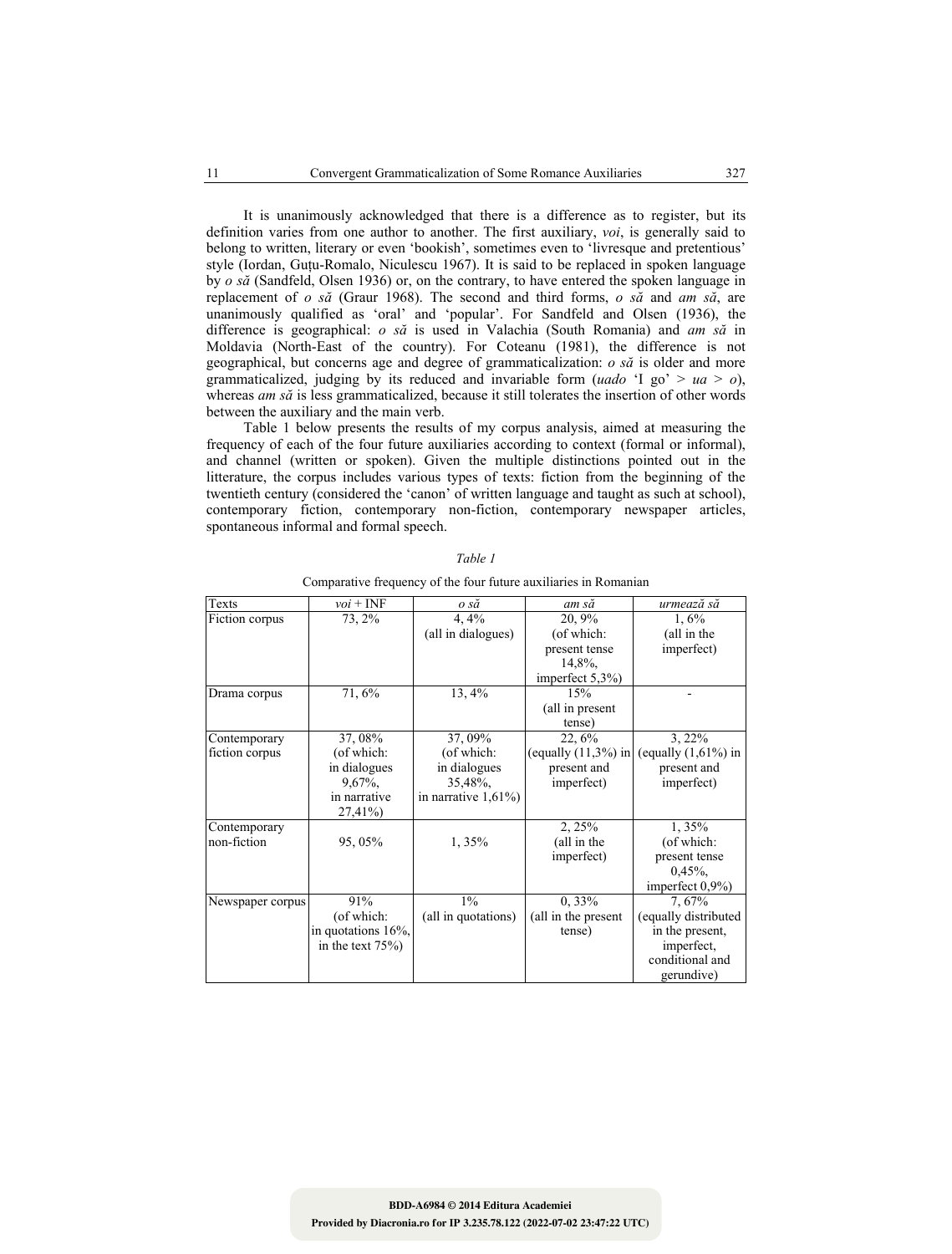| Transcripts corpus | 82, 8%  | 11, 28% | $3,25\%*$           | 2,67%                   |
|--------------------|---------|---------|---------------------|-------------------------|
|                    |         |         | (all in the present | (of which:              |
|                    |         |         | tense)              | present tense           |
|                    |         |         |                     | 1,71%,                  |
|                    |         |         |                     | gerundive $0,96\%$ )    |
| Formal speech      | 94%     | 6%      |                     | 3,58%                   |
|                    |         |         |                     | (of which:              |
|                    |         |         |                     | present tense $1,2\%$ , |
|                    |         |         |                     | in the imperfect        |
|                    |         |         |                     | $2,38\%$                |
| Spontaneous        | 17, 85% | 70, 23% | $8,33\%*$           |                         |
| speech             |         |         | (all in the present |                         |
|                    |         |         | tense)              |                         |

\* only 1<sup>st</sup> person singular

'Classical' literary texts seem to confirm that *voi* belongs to the 'high' variety (in Ferguson's 1959 terms<sup>10</sup>) of Romanian, with a high frequency in narrative fragments. The distribution between *o să* and *am să* is more complex: it is not dialectal, since both forms are used by authors or characters from all dialectal areas. The fiction corpus tends to show a distribution between transcription of dialogues (*o să* more frequent) and narrated dialogues or internal monologues (*am să*). However, this distribution is not confirmed by the drama corpus, where the alternation between *o să* and *am să* is irregular. Both corpora may also indicate a distribution according to temporal meaning, since *are să* is often used, even in its present form, with the meaning of a dubitative future in the past, as in 12 and 13 below:

| Botticelli | (12) Botticelli asigură<br>assure.pst.3sG PREP |     | <sub>ne</sub> |    | <i>Ioanide</i><br>Ioanide              |      |                             |
|------------|------------------------------------------------|-----|---------------|----|----------------------------------------|------|-----------------------------|
| сă<br>that | monumentul<br>monument.ART                     | are |               | să | iasă<br>have.PRS.3SG SUB exit.SBJV.3SG | very | foarte frumos.<br>beautiful |

'Botticelli assured Ioanide that the monument would be very beautiful' (Călinescu, *Ioanide*, I, 137)

| $(13)$ Kaurava | nici       | nu   | îndrăzni | întrebe                            |
|----------------|------------|------|----------|------------------------------------|
| Kaurava        | <b>NEG</b> | NEG. |          | $dare.PST.3SG$ $SUB$ $ask.SBY.3SG$ |

<sup>10</sup> The 'high (or H) variety' is "a very divergent, highly codified (often grammatically more complex) superposed variety, the vehicle of a large and respected body of written literature (...) which is learned largely by formal education and is used for most written and formal spoken purposes but is not used by any section of the community for ordinary conversation." (Ferguson 1959: 435).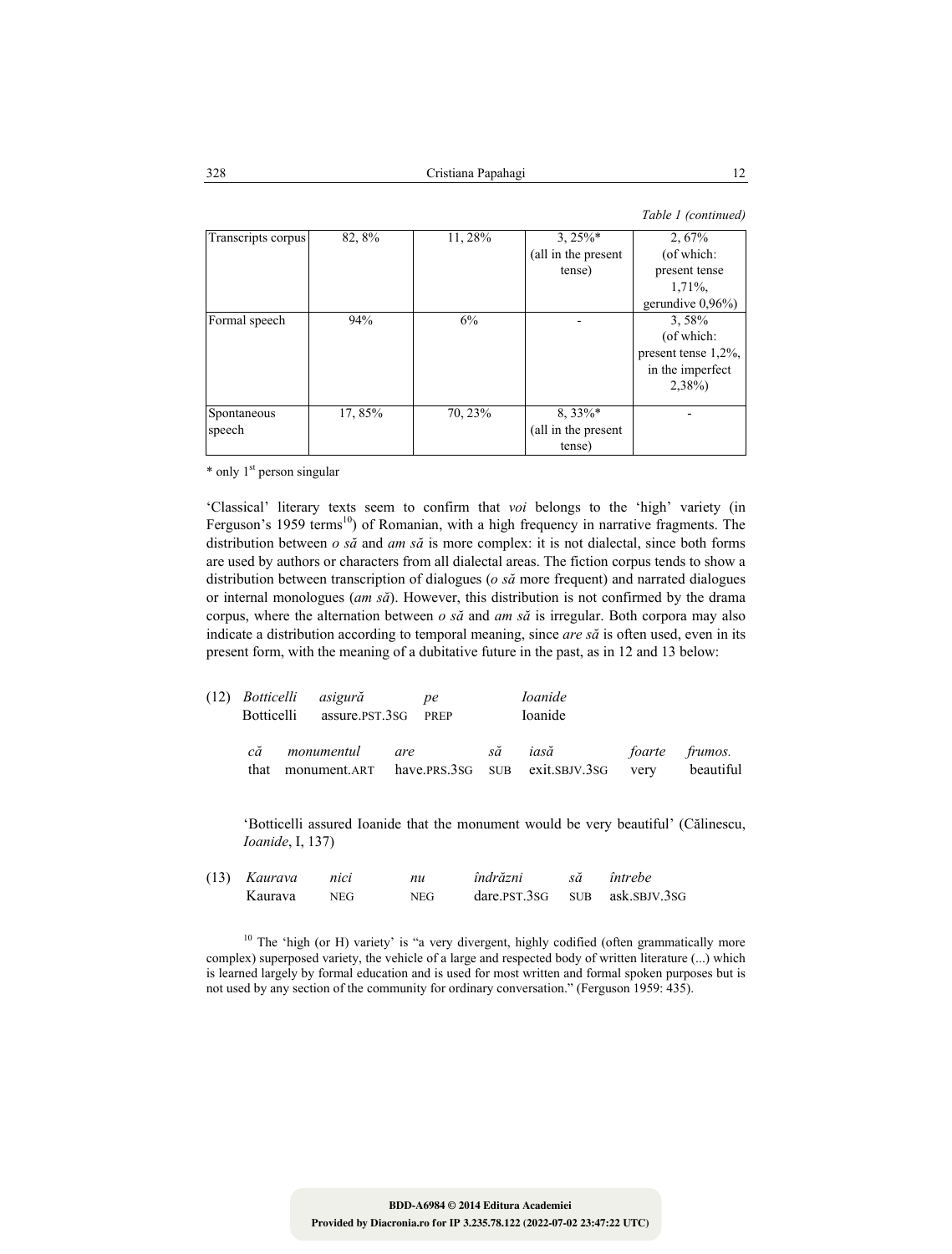| ce         | are<br>what have.PRS.3SG SUB REFL happen.SBJV.3SG PREP COW.ART.PL | să se |               | aleagă                                                       | de | vitele | lor<br><b>POSS</b> |
|------------|-------------------------------------------------------------------|-------|---------------|--------------------------------------------------------------|----|--------|--------------------|
| dacă<br>if | Mahavira                                                          |       | FUT.3sG leave | Mahavira va părăsi vatra părintească.<br>home.ART parent.ADJ |    |        |                    |

'Kaurava did not even dare ask what would happen to their cows, if Mahavira left his parents' home' (Rebreanu, *Adam şi Eva* 37)

*Urmează să*, the most recent construction, appears only in one literary text of my corpus, and only in the imperfect, encoding future in the past. Contemporary literature shows a penetration of the so-called 'oral' auxiliaries *o să* and *am să* in the written style. The more formal and conservative non-fictional corpus confirms the high status of the *voi*  future.

The newspapers corpus shows a lower frequency of the high future, but indicates a greater extension of the new auxiliary *urmează*, used with the same frequency in four TAM: present indicative, imperfect, present conditional, gerundive. It appears mainly in subordinate or coordinate clauses, in relation to another tense:

| (14) După rezolvarea problemelor - ridicate<br>after | solving.ART problem.ART.PL.G raise.PART.PL by company.PL |                                                     |          |          |               |    | de                  | companii,          |                      |
|------------------------------------------------------|----------------------------------------------------------|-----------------------------------------------------|----------|----------|---------------|----|---------------------|--------------------|----------------------|
| acestea<br>these                                     | urmau                                                    | follow.IMP.3PL SUB ask.SBJV.3PL department.ART.D of | să       | solicite |               |    |                     | Departamentului de | <b>Stat</b><br>state |
|                                                      | acordarea statutului<br>giving.ART status.ART.G          |                                                     | de<br>of | economie | de<br>economy | of | piată<br>market for | pentru             | România<br>Romania   |

'After solving the problems raised by companies, the latter intended to ask the State Department to give Romania the status of market economy' (*Ziua,* 1 September 2009)

(15) *Guvernul a discutat ieri a doua rectificare a bugetului,*  government.ART have.PRS.3SG discuss.PART yesterday ART second readjustment ART budget.ART.G

| urmând să ajusteze |                                                                 | deficitul de la 4,6% la 7,3% |  |  |  |
|--------------------|-----------------------------------------------------------------|------------------------------|--|--|--|
|                    | follow.GER SUB adjust.SBJV.3SG deficit.ART from at 4,6% to 7,3% |                              |  |  |  |

'The government discussed yesterday a second budget readjustment, and it will adjust the deficit from 4,6% to 7,3%' (*România liberă* 2 September 2009)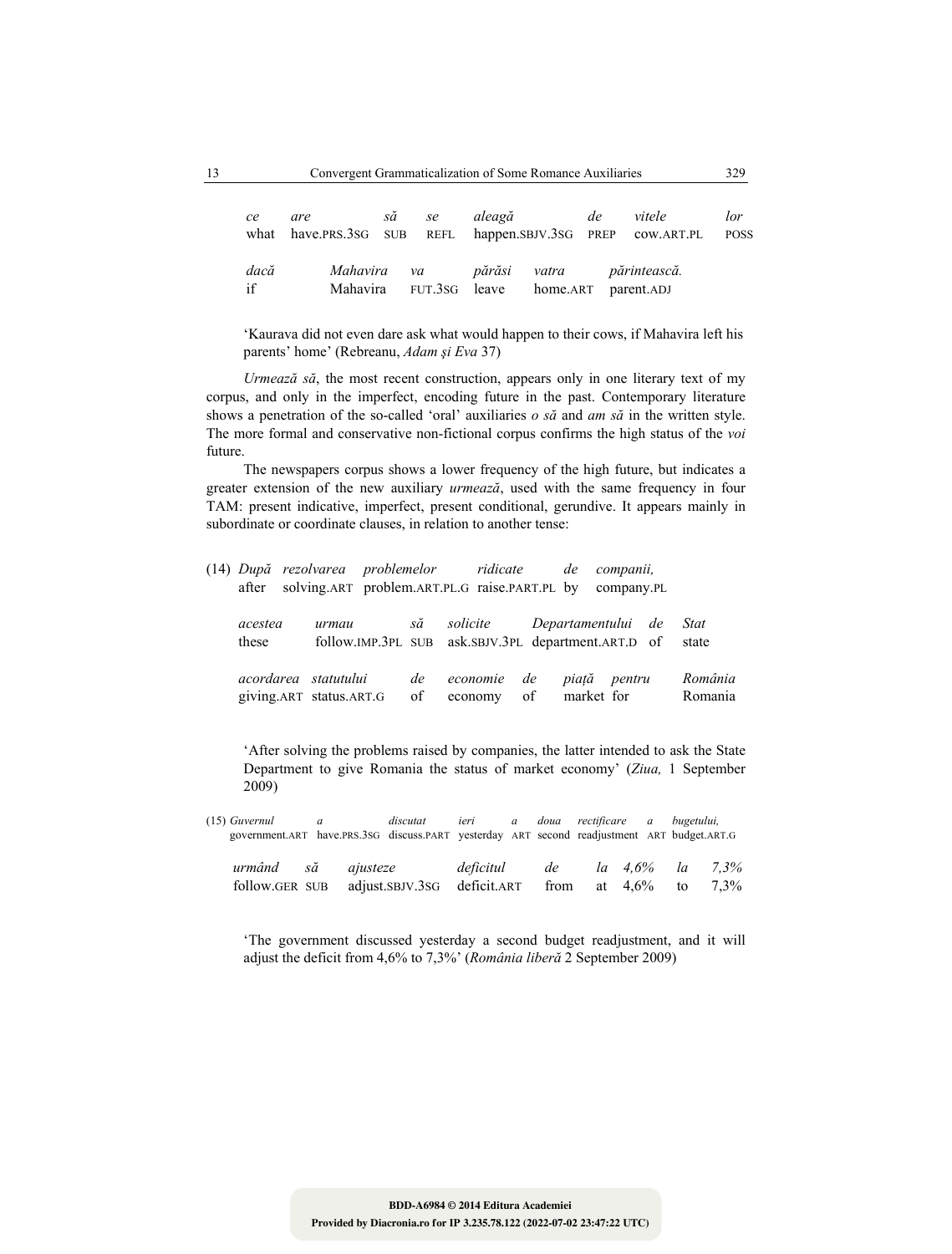| 330 | Papahagi<br>∠rıstıana P |  |
|-----|-------------------------|--|
|     |                         |  |

Finally, the spoken corpora exhibit a mirror situation: in spontaneous, informal speech, *o să* is clearly dominant (70% of all futures), whereas in formal speech (transcriptions of meetings and television/radio interviews) *voi*, the high future, is as frequent as in literary texts. All speech corpora also indicate a decay of the *am să* future, which only appears in the first person singular, probably as an attenuative strategy (*o să* being probably felt as too assertive, and *voi* too commanding):

| $(16)$ Am să<br>have.prs.1sG sub return.sbJV.1sG to |              | revin | la | asta<br>this |                                                                      |      |
|-----------------------------------------------------|--------------|-------|----|--------------|----------------------------------------------------------------------|------|
| atunci<br>then                                      | când<br>when |       |    |              | vom discuta despre fiecare în parte<br>FUT.1PL discuss about each in | part |

'I shall come back to this when we discuss each of these aspects' (Transcript of the Central Executive Board of the Social-Democrat Party, 16 June 2003)

|  | $(17)$ O să zic |                                                            | atunci că n- am |  | vorbit |
|--|-----------------|------------------------------------------------------------|-----------------|--|--------|
|  |                 | FUT SUB say.SBJV.1SG then that NEG have.PRS.1PL speak.PART |                 |  |        |

'I will then say that we didn't speak' (Jinga corpus)

The following tendencies may then be summarized. *Voi* is indeed to be considered the high, literary auxiliary: it is frequent in written texts and formal speech and almost absent in dialogues or spontaneous, informal speech.

*O să* is the spoken, informal, less valorizing auxiliary; it is productive and frequent in its own register, contrary to what some linguists assumed. The corpus did not show sensible differences in meaning or construction between *voi* and *o să* futures.

*Am să* shows a clear loss in frequency: it appears in literature as a future in the past (whatever may be the actual tense of the auxiliary), and in formal speech only with the first person, as a polite, attenuative variant.

*Urmează să* is rare in older fiction, but it seems to penetrate today an intermediate register of Romanian (journalism, formal speech). It appears mostly in connection with other tenses, and has forms unattested in the other auxiliaries, such as the conditional and the gerundive. It may be a constructional variant of the others (like Italian *venire* vs *essere*), but it may also evolve toward the proximative meaning it already exhibits, mainly in the conditional and gerundive.

The present-day situation of Romanian future auxiliaries is a convergence of four items, of which one (*am să*) is probably getting reduced, and another (*urmează*) is hardly beginning its grammaticalization. The other two auxiliaries, *voi* and *o să*, are fully grammaticalized forms, and they are distributed according to register: *voi* is the high variant, *o să* the low one. The corpus analysis did not show any sensible meaning or construction difference, and no ongoing replacement. Both are equally productive, each in his own register. Thus, the main distribution criterion for Romanian future auxiliaries is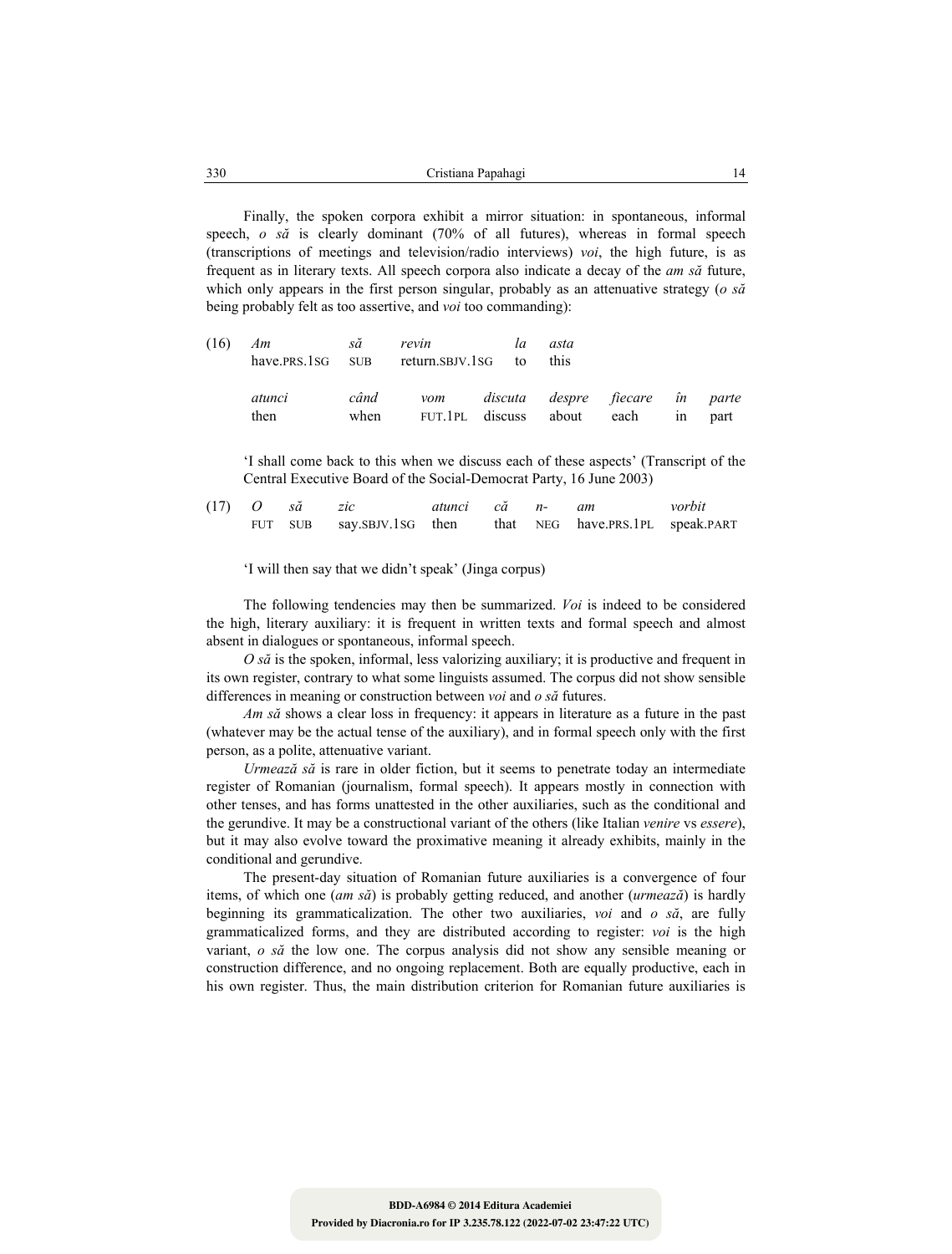register; meaning and/or construction distinctions are secondary and less visible, and the convergence situation is not yet heading towards a solution.

One point needs to be made at this juncture: an explanation for the multitude of competing grams in the Romanian future is that two subordination strategies are possible: the inherited Latin infinitive subordination, and the Balkanic subjunctive subordination. In addition to auxiliaries coming from different lexical sources, future constructions in Romanian also resort to different subordinating strategies: infinitive for *voi*, subjunctive for the others. The possibility to use several constructions may be considered a potential cause of convergent grammaticalization.

### **3. COMPARISON AND CONCLUSION**

The analysis of these convergent grammaticalizations must modify an aspect of the theoretical projection in the first paragraph. It was assumed that competing grams may be distinguished according to meaning, construction or some extra-linguistic criterion (such as register). The analysis has nevertheless shown that these elements have to be combined. Convergent grammaticalizing items were shown to exhibit, after some time, a fuzzy distribution that mixed meaning, construction and register criteria.

Moreover, I assumed that speakers choose one of the competing items according to one criterion, but the criterion may vary from one situation to another. This probably contributes, in turn, to drive the items more and more closely one to another, which ultimately makes possible, as for the French future, the eviction of one of the competing auxiliaries.

When describing a grammaticalization cline, it is important to take into account the existence of other items that may grammaticalize in the same direction. The gram will follow a different cline of grammaticalization or will be slowed down if it is in a convergence situation.

### **ABBREVIATIONS**

1,2,3 person NEG negation ADj adjective suffix PL plural ART article POSS possessive COND conditional PREP preposition D dative PRS present F feminine PST past G genitive SBJV subjunctive<br>GER gerundive SG singular GER gerundive SG IMP imperative SUB subordinator M masculine

ACC accusative PART participle (past) FUT future REFL reflexive pronoun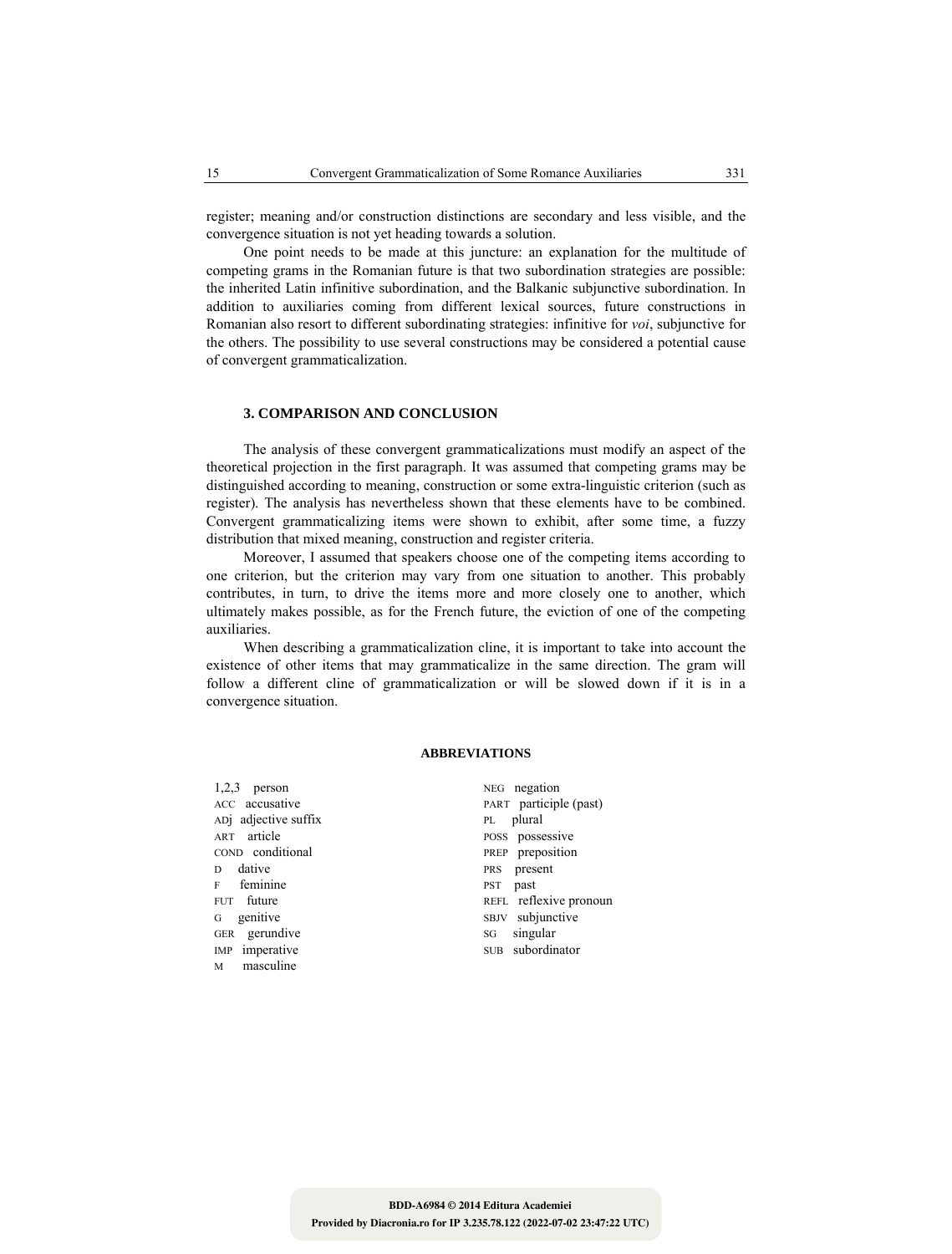#### **CORPUS**

Fiction

Caragiale, Mateiu, 1929, *Craii de Curtea-Veche*, Bucureşti: Cartea Românească.

Călinescu, G., 1953, *Bietul Ioanide*, ed. by A. Rusu, Bucureşti, Minerva, 1986.

Eliade, Mircea, 1933, *Maitreyi*, Bucureşti, Litera, 2009.

Rebreanu, Liviu, 1925. *Adam şi Eva*, ed. by Niculae Gheran and Ion Simuţ, Bucureşti, Editura Minerva, 1998.

Slavici, Ion, 1906, *Mara*, ed. by Constantin Mohanu, Bucureşti, Minerva. 1976. Drama

Caragiale, I. L., 1890, *Năpasta*, ed. by Paul Zarifopol, Bucureşti, Cultura Naţională, 1930.

Delavrancea, Barbu Şt., 1909, *Apus de soare*, Bucureşti, Alt, 2008.

Sorescu, Marin, 1968, *Iona*, Bucureşti, Editura pentru Literatură.

Non-fiction

Avramescu, Cătălin, 2003, *Filozoful crud. O istorie a canibalismului,* Bucureşti, Humanitas. Barbu, Daniel, 2001, *Bizanţ contra Bizanţ*, Bucureşti, Nemira.

Hurduzeu, Ovidiu, Mircea Platon, 2008, *A treia forţă: România profundă*, Bucureşti, Logos. Lazu, Robert, 2001, *Farmecul discret al teologiei*, Cluj, Dacia.

Newspapers corpus

*România Liberă,* February – November 2009. http://www.romanialibera.ro/

*Ziua,* February – November 2009. http://www.ziua.ro

Oral corpus

Dascalu Jinga, Laurenţia, 2002, *Corpus de română vorbită [CORV]*, Bucureşti, Oscar Print.

Ionescu-Ruxandoiu, Liliana, 2002, *Interacţiunea verbală în limba română actuală. Corpus. Schiţă de tipologie*, Bucureşti, Editura Universităţii din Bucureşti.

### **REFERENCES**

Blanche Benveniste, C., 1987, *Approches de la langue parlée en français*, Paris, Ophrys.

- Bossong, G., 1981, "L'expression positionnelle du thème et du rhème en français parlé", *Folia linguistica*, 15, 237−252.
- Bybee, J., Ö. Dahl, 1989, "The creation of tense and aspect systems in the languages of the world", *Studies in Language*, 13, 51−103.

Celle, A., 1997, *Étude contrastive du futur français et de ses réalisations en anglais*, Paris, Ophrys.

Coteanu, I., 1981, *Structura şi evoluţia limbii române*, Bucureşti, Editura Academiei.

Craig (Grinevald), C., 1991, "Ways to go in Rama: a case study in polygrammaticalization", in: E. Closs Traugott, B. Heine (eds), *Approaches to Grammaticalization I*, Amsterdam/Philadelphia, John Benjamins, 455−491.

Cresti, A., 1999, "Il passivo in italiano", *Romanische Forschungen*, 111, 2, 161−177.

Damourette, J., E. Pichon, 1936, *Des mots à la pensée: Essai de grammaire de la langue française*, 5, Paris, d'Artrey.

De Mulder, W., 2008, "Grammaticalisation, métonymie et pertinence", in: J. Durand *et al.* (eds), *Actes du Congrès mondial de linguistique française*, Paris, EDP Sciences: 359−365.

Ferguson, C. A., 1959, "Diglossia", *Word*, 15, 325−340 [reprinted in Giglioli. ed. 1972. *Language and Social Context*. Harmondsworth: Penguin].

Fleischmann, S., 1982, *The Future in Thought and Language*, Cambridge, Cambridge University Press.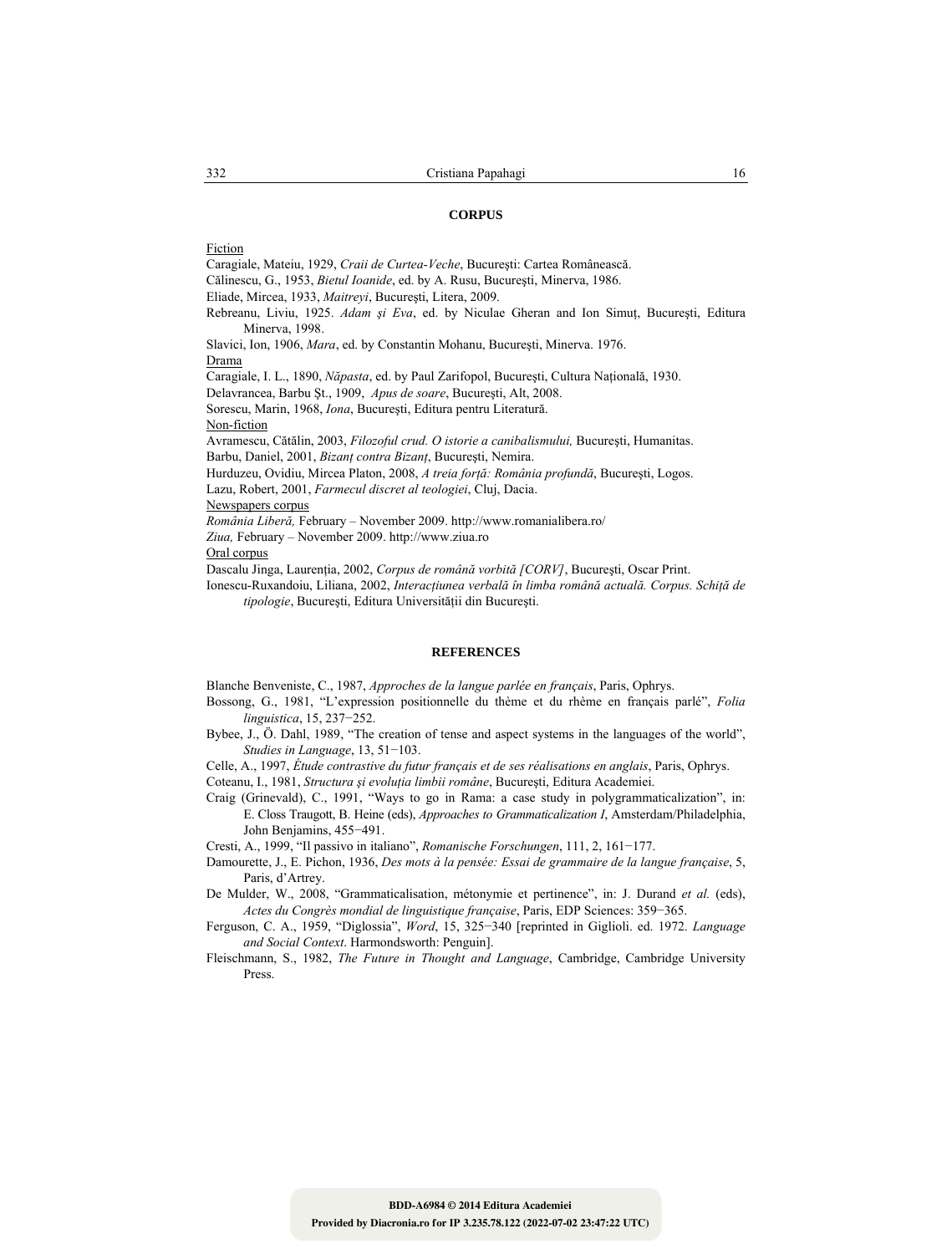- Fornaciari, R., 1974 [1881], *Sintassi italiana*, Firenze, Sansoni.
- Gaatone, D., 1998, *Le passif en français*, Paris, Bruxelles, Duculot.
- Gamillscheg, E., 1957, *Historische französische Syntax*, Tübingen, M. Niemeyer.
- Gougenheim, G., 1951, *Grammaire de la langue française du XVIe siècle*, Paris, Picard.
- Graur, A., 1968, *Tendinţele actuale ale limbii române*, Bucureşti, Editura Ştiinţifică.
- Helland, H.-P., 1995, "Futur simple et futur periphrastique: du sens aux employs", *Revue Romane*, 30, 1, 3−26.
- Hock, H. H., B D. Joseph, 1996, *Language History, Language Change and Language Relationship*, Berlin, Mouton de Gruyter.
- Hopper, P., E. C. Traugott, 1993, *Grammaticalization*, Cambridge, Cambridge University Press.
- Iordan, I., V. Guţu-Romalo, A. Niculescu, 1967, *Structura morfologică a limbii române contemporane*, Bucureşti, Editura Ştiinţifică.
- Jeanjean, C., 1988, "Le futur simple et le futur périphrastique en français parlé", in: C. Blanche-Benveniste, A. Chervel, M. Gross (eds), *Grammaire et histoire de la grammaire: Hommage à la mémoire de Jean Stefanini*, Aix-en-Provence, Publication de l'Université, 235−257.
- Joseph, B. D., 1983, *The Synchrony and Diachrony of the Balkan Infinitive*, Cambridge, Cambridge University Press.
- Kuteva, T., 2001, *Auxiliation. An Inquiry into the Nature of Grammaticalization*, Oxford, Oxford University Press.
- Lai, H., 2001, "On Hakka *bun*. A case of polygrammaticalization", *Language and Linguistics*, 2, 2, 137−153.
- Laurendeau, P., 2000, "L'alternance futur simple/futur perphrastique: une hypothese modale", *Verbum*, 22, 3, 277−292.
- Lehmann, C., 2002 [1982], *Thoughts on grammaticalization*. Arbeitspapiere des Seminars für Sprachwissenschaft der Universität Erfurt 9.
- Lepschy, A. L., G. Lepschy, 1993, *La lingua italiana. Storia, varietà dell'uso, grammatica*, Milano, Bompiani.
- Meillet, A., 1912, "L'évolution des formes grammaticales", in *Linguistique historique et linguistique générale*, Paris, Champion, 76−101.
- Milan, C., 1985, *Das Passiv im Deutschen und Italienischen*, Heidelberg, C. Winter.
- Niculescu, D., 2011, "The grammaticalization of the future tense forms in 16th century Romanian", *Revue roumaine de linguistique*, 56, 4, 421−440.
- Pinkster, H., 1987, "The strategy and chronology of the development of future and perfect tense auxiliaries in Latin", in: M. Harris, P. Ramat (eds), *Historical Development of Auxiliaries*, Berlin, Mouton de Gruyter, 193−223.
- Regula, M., J. Jernej, 1975, *Grammatica italiana descrittiva*, Berne/München, Francke.
- Robert, S., 2004, "The challenge of polygrammaticalization for linguistic theory: fractal grammar and transcategorial functioning", in: Z. Frajzyngier, A. Hodges, D. S. Rood (eds), *Linguistic Diversity and Language Theories*, Amsterdam/Philadelphia, John Benjamins, 119−142.
- Sandfeld, K., 1930, *Linguistique Balkanique. Problèmes et résultats*, Paris, Librairie ancienne Honoré Champion.
- Sandfeld, K., H. Olsen, 1936, *Syntaxe roumaine. I. Emploi des mots à flexion*, Paris, Droz.

Sauvageot, A., 1962, *Français écrit, français parlé*, Paris, Larousse.

- Schwarze, C., 1988, *Grammatik der italienischen Sprache*, Tübingen, M. Niemeyer.
- Serianni, L., 1988, *Grammatica italiana. Italiano commune e lingua letteraria*, Torino, Utet.
- Siouffi, G., D. van Raemdonck, 1999, *100 fiches pour comprendre les notions de grammaire*, Paris, Bréal.
- Traugott, E. C., B. Heine (eds), 1991, *Approaches to Grammaticalization*, Amsterdam, John Benjamins.